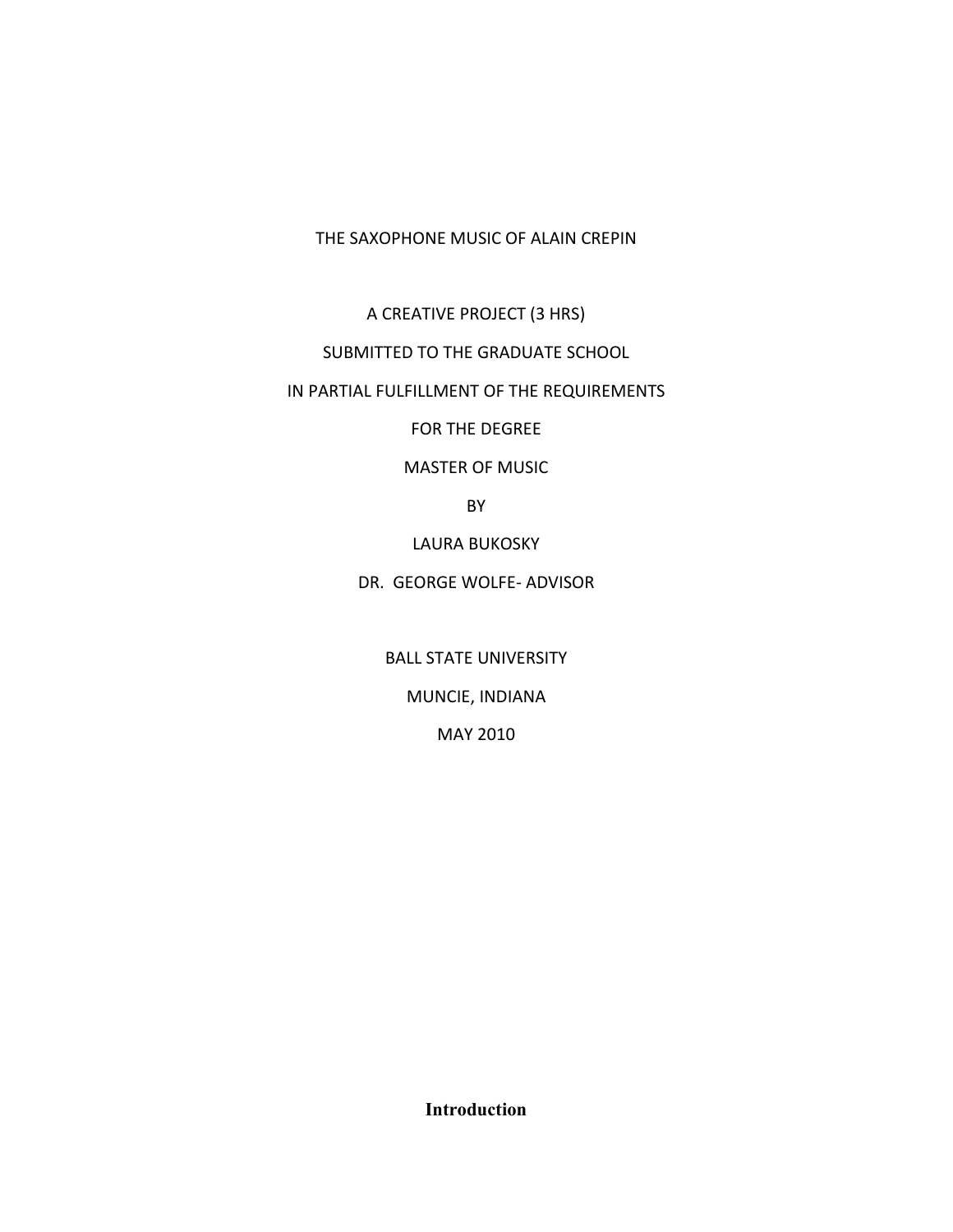A variety of quality repertoire creates a musical framework that provides saxophone students with the skills to be well-rounded musicians. For over 150 years, the saxophone community has developed enough literature to challenge and develop saxophone performers. Belgian saxophonist and composer Alain Crepin has contributed prolifically to the saxophone repertoire. Unfortunately, his compositions and arrangements are known more in Europe than in the United States. The purpose of this paper is to familiarize the reader with Crepin"s saxophone works so that musicians in the United States can become aware of his compositions. The information on Crepin was gathered from compact disc liner notes, Crepin's professional webpage, and personal interviews. This paper will highlight several of his significant saxophone compositions, his biography and background, his impressive career as a performer and teacher, and his approach to music composition.

#### **Biographical Sketch**

Alain Crepin was born in Mettet, Belgium, on February 28, 1954. As a young boy he was first inspired to take up the saxophone when his grandfather suggested he join the local band. At age eleven he complied with his grandfather's wishes and joined the fanfare band (A. Crepin, personal communication, March 2010). As he grew older Crepin studied saxophone, cello, and piano in Dinant, Belgium. As Crepin recalls: "I wanted to educate my musical ear in the key of C, so I studied the cello, and I wanted to read music in both treble and bass clef, so I studied piano" (A. Crepin, 2010). During his studies in Dinant, the school did not have a saxophone teacher, so Crepin studied with the clarinet professor.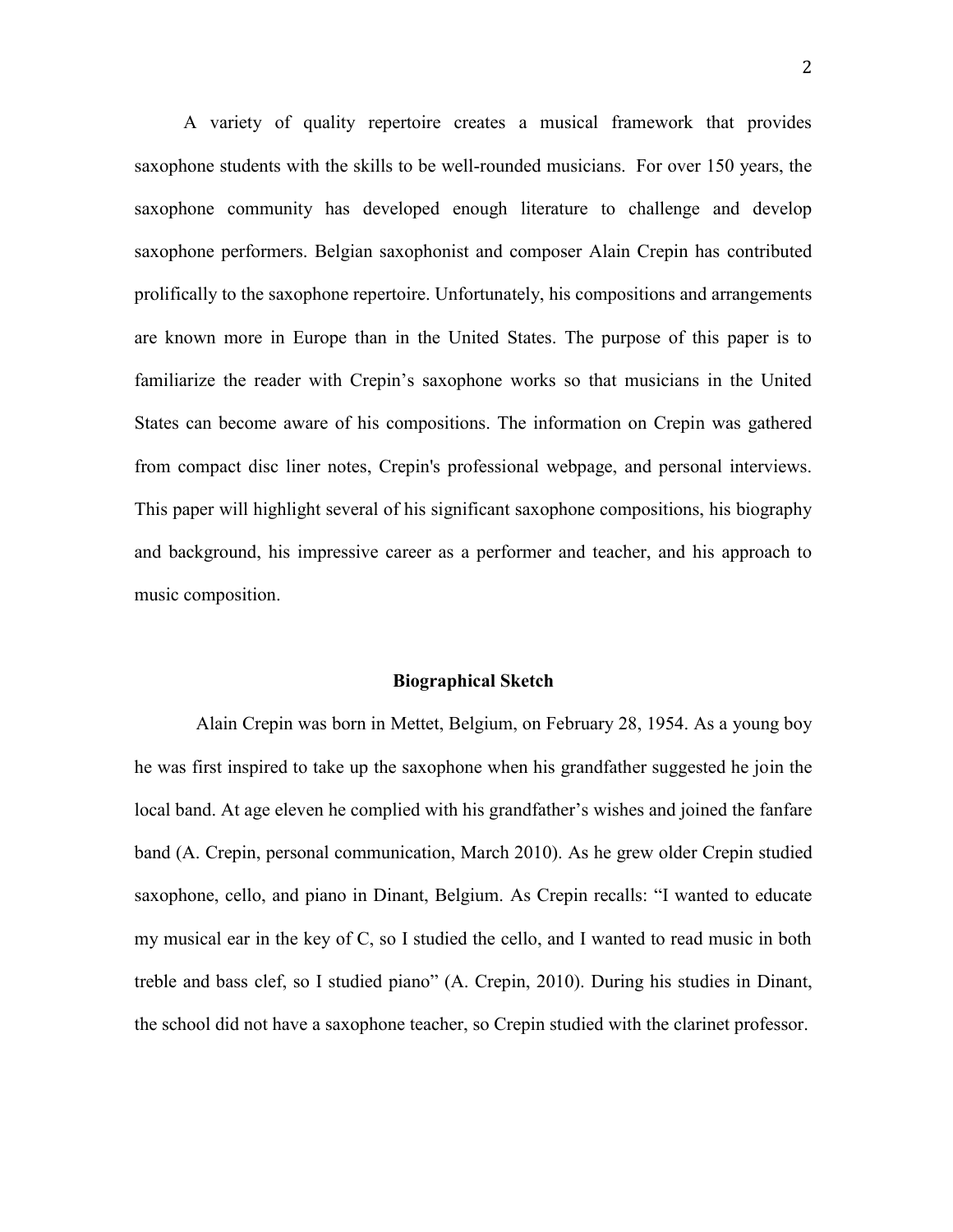Crepin eventually went on to study saxophone at the Royal Conservatory of Music in Brussels under the guidance of François Daneels, who is recognized as the founder of the Belgian school of saxophone playing. As a scholar, Crepin received superior diplomas in saxophone and chamber music and won first prize in harmony and counterpoint. He also excelled at the study of fugue, orchestration, and conducting (Alain Crepin, n.d.).

After completing his studies Crepin came across many teaching opportunities. The director of the music school in Dinant immediately asked Crepin to become their first saxophone teacher once he was eligible. Since 1981, Crepin has taught at the Royal Conservatory of Music in Brussels. As he recalls:

> In Brussels, I had a fascination for Sir Daneels. He had such a great reputation. I was very surprised when he asked me to become his assistant. Later, he had to leave the conservatory. There were 23 candidates and I had the chance to have his position (A Crepin, 2010).

Besides teaching at the Royal Conservatory of Music in Brussels, Crepin also teaches orchestration and conducting at the Conservatory of Music of Esch-sur-Alzette in the Grand Duchy of Luxemburg (Alain Crepin, n.d.).

Since 1983, Crepin has been the military bandmaster of the Royal Band of the Belgian Air Force. For the past 21 years he has served as musical director and was recently appointed artistic director for all of the Belgian Army bands (Alain Crepin, n.d.). When talking about his entrance into the military band, Crepin stated:

> I didn"t want to do military service. The only other solution was to try to play in a military band. I did the examinations, and after 6 years in the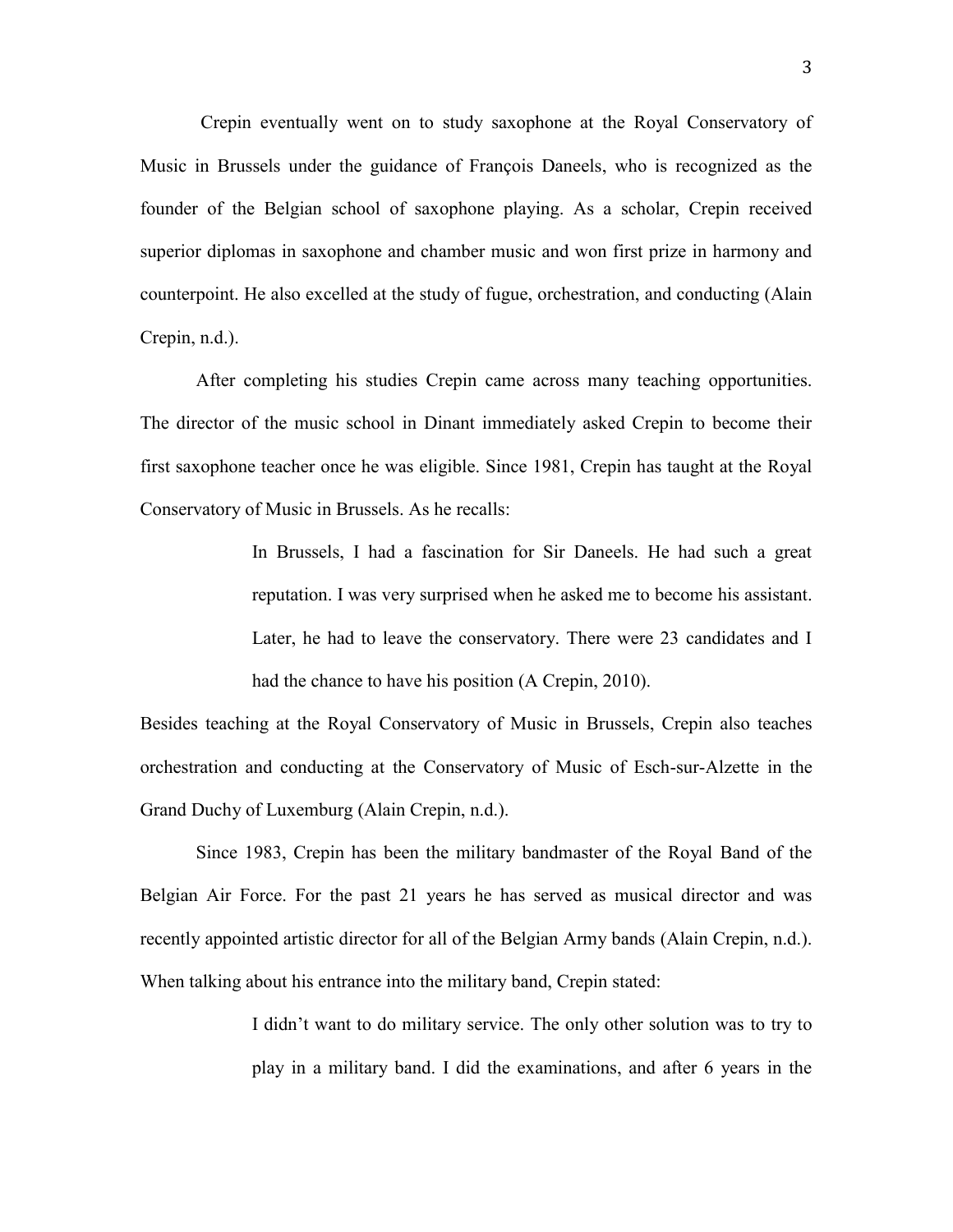band of the Gendarmerie, I became bandmaster in the Air Force and artistic director of the bands of Belgian Defense (A Crepin, 2010).

Crepin"s experience with the military provided him with numerous opportunities in the music field.

## **Compositions for saxophone**

# *Philosophy of composition*

As a composer, Crepin has composed many works for solo instrument and symphonic band and also solo instrument with piano accompaniment. Although he has written works for several orchestral instruments, the bulk of his music is for saxophone (see Appendix A). As with many other composers, questions arise concerning the origins of their music. What inspired them to write a certain piece? What type of pedagogical aspects do they focus on when composing?

In contrast to many modern-day composers, Crepin tends to write music that caters to the needs of the musicians and their listeners. While he does not mention any particular composer who inspired his works, Crepin has made it clear that his inspiration for writing saxophone music simply comes from the fact that he is a "saxophone teacher and knows the instrument very well!" (A Crepin, 2010).

Crepin truly is a selfless composer. He prefers to write music for less advanced players and he tries to compose music based on what a teacher requests. Many publishers have asked that he write music for saxophone, and because his compositions have been well received, he continues to write more for this genre.

Crepin"s main goal for composing music is to write something interesting for the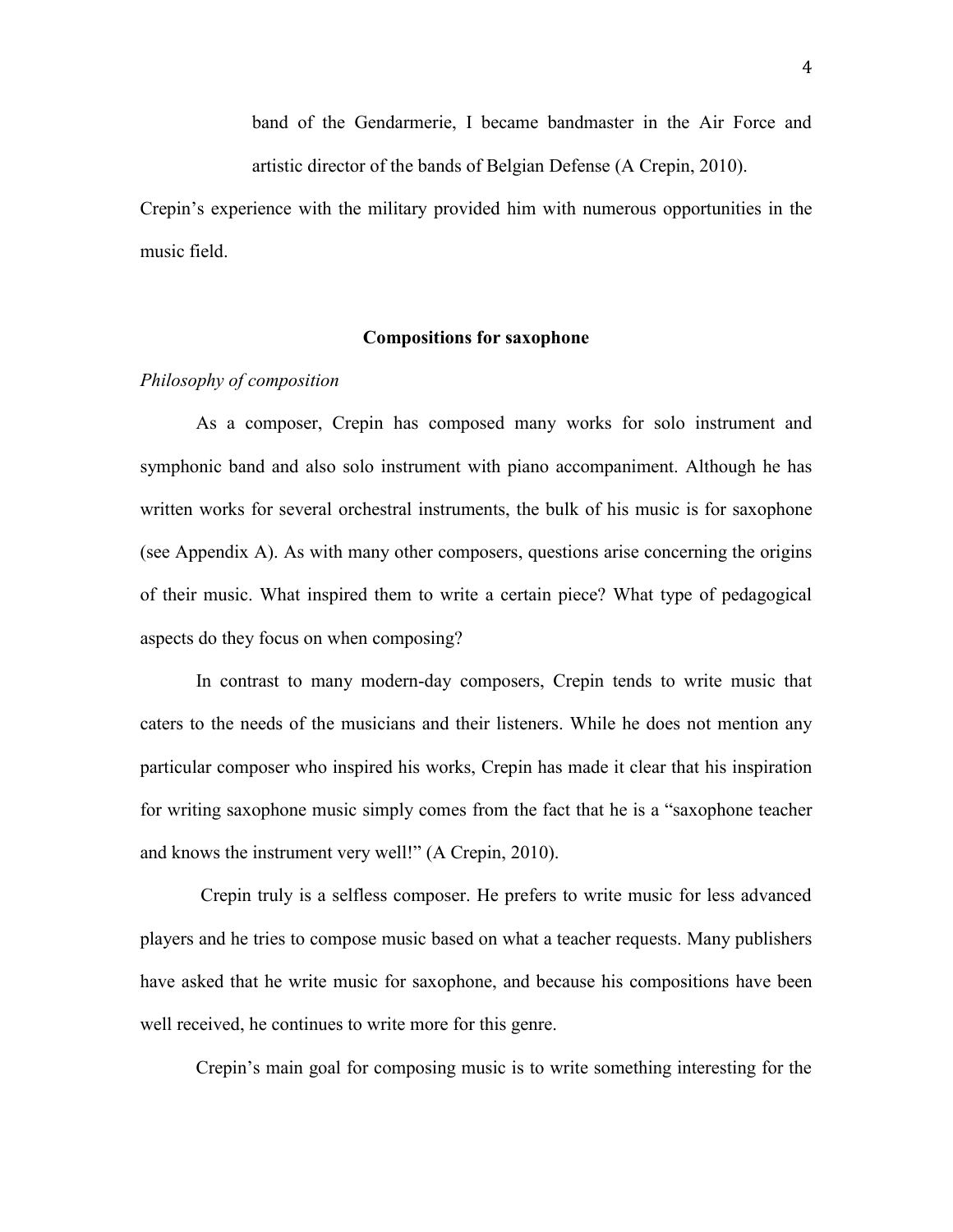musician to play and for the people to hear. This, however, is all within a tonal center. Crepin has not written any pieces that would be considered atonal, nor does he delve into styles labeled as serial, new age, minimalist, or electronic. As he says, that type of music is for the "elite and special" (A Crepin, March, 2010). As of now, the bulk of saxophone music written by Crepin consists of works for saxophone and piano, saxophone and concert band, saxophone quartet, and saxophone ensemble.

### **A Tribute to Sax**

# *Significance of Composition*

The most significant saxophone work that Alain Crepin has written is *A Tribute to Sax*. This piece, finished in 1993, is special to Crepin "because of the title, the virtuosity, and the orchestration. I am very proud of that work!" (A Crepin, March 2010).

The title itself indicates that Crepin wrote the work as a commemoration of the death of Adolphe Sax, the inventor of the saxophone. While the piece was primarily written for Sax, Crepin also dedicated it to his professor and predecessor, François Daneels. The piece was originally scored for alto saxophone and concert band. However, there is also an arrangement for alto saxophone with piano reduction (Crepin, 2006, Vol. 1).

*A Tribute to Sax* is written in three movements. Crepin wasted no time showcasing the virtuosity of the saxophone. Within the first minute, aggression is exhibited in both the saxophone and the accompaniment. After this sudden energetic opening, the tension is released when the saxophone introduces a lyrical theme. At this point, the soloist is able to perform an expressive, legato line throughout the normal range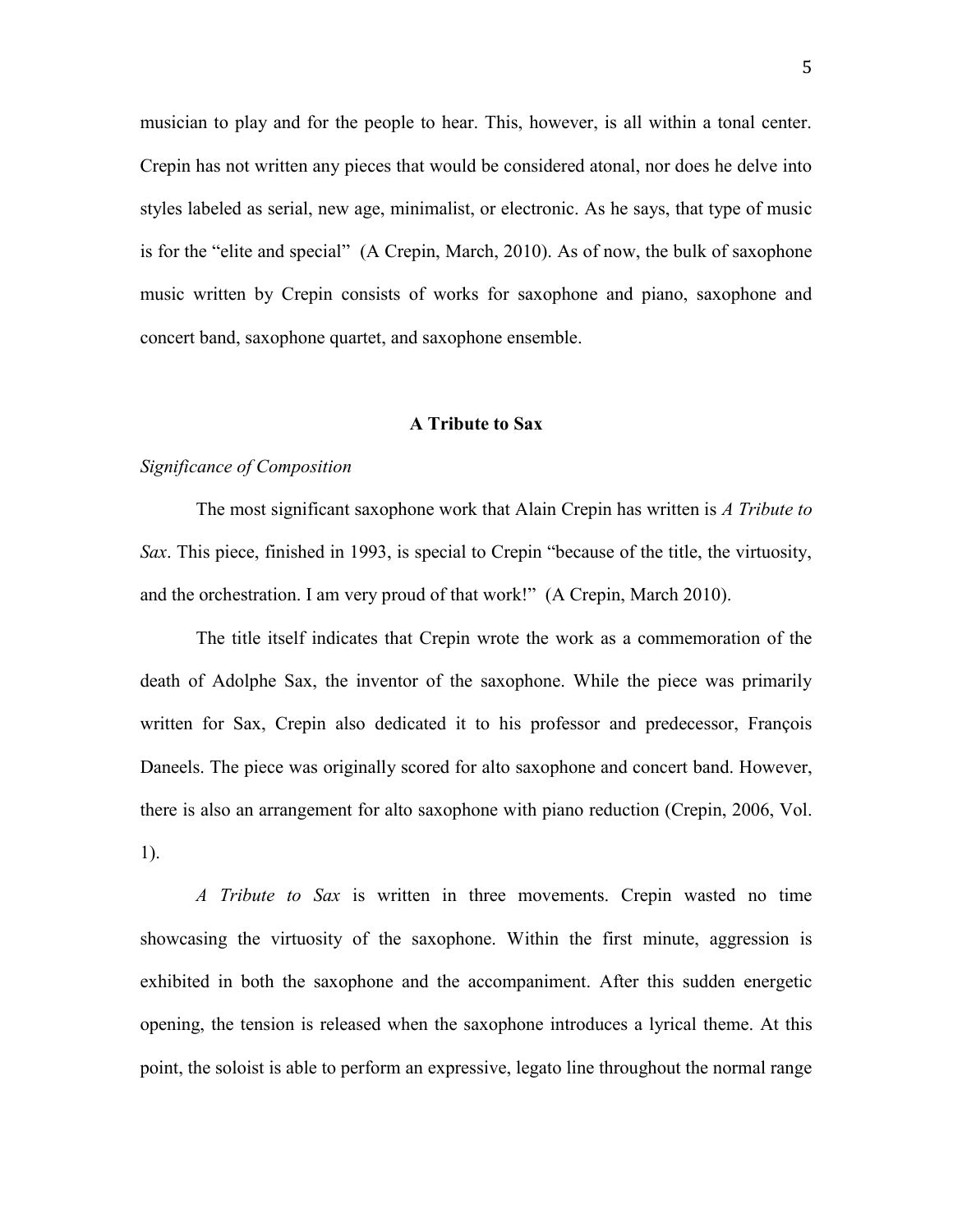of the instrument, while at the same time adding a hint of sarcasm and technical display. As the first movement concludes, the orchestration fades out and the saxophone is featured in a cadenza that also serves as a transition into the second movement.

The second movement conveys a mood that speaks of peace and tranquility. In the concert band version, the vibraphone-sounding electronic keyboard takes the lead, introducing a serene melody that is eventually accompanied by the entire ensemble. Once the saxophone enters, the accompaniment does its part to remain subtle and reserved, allowing the soloist to play a flowing line of arabesques (Crepin, 2006, Vol. 1).

The third movement introduces a new rhythmically intricate pattern in 7/8 time that displays an energetic and virtuosic melodic line. In contrast to the opening of the first movement, the accompaniment is now very sparse. Early in the third movement, the saxophone is featured with a second short cadenza (Crepin, 2006, Vol. 1).

Differing from anything yet heard, the ensemble next launches into an energetic march. The march bridges back into a section that is similar to the beginning of the third movement, accelerating back to the familiar opening statement. While it might seem like Crepin would decide to have the soloist reach the end of the piece with the same energetic intensity, he surprisingly chooses to incorporate a gentle, lyrical line. It is only in the final statement that the saxophone pronounces an exclamatory conclusion (Crepin, 2006, Vol. 1).

One week after Crepin completed this work, the Royal Band of the Belgian Air Force began a recording session with the composer as the saxophone soloist. The first performance of *A Tribute to Sax* was completed for that compact disc in January of 1994 (A Crepin, March, 2010).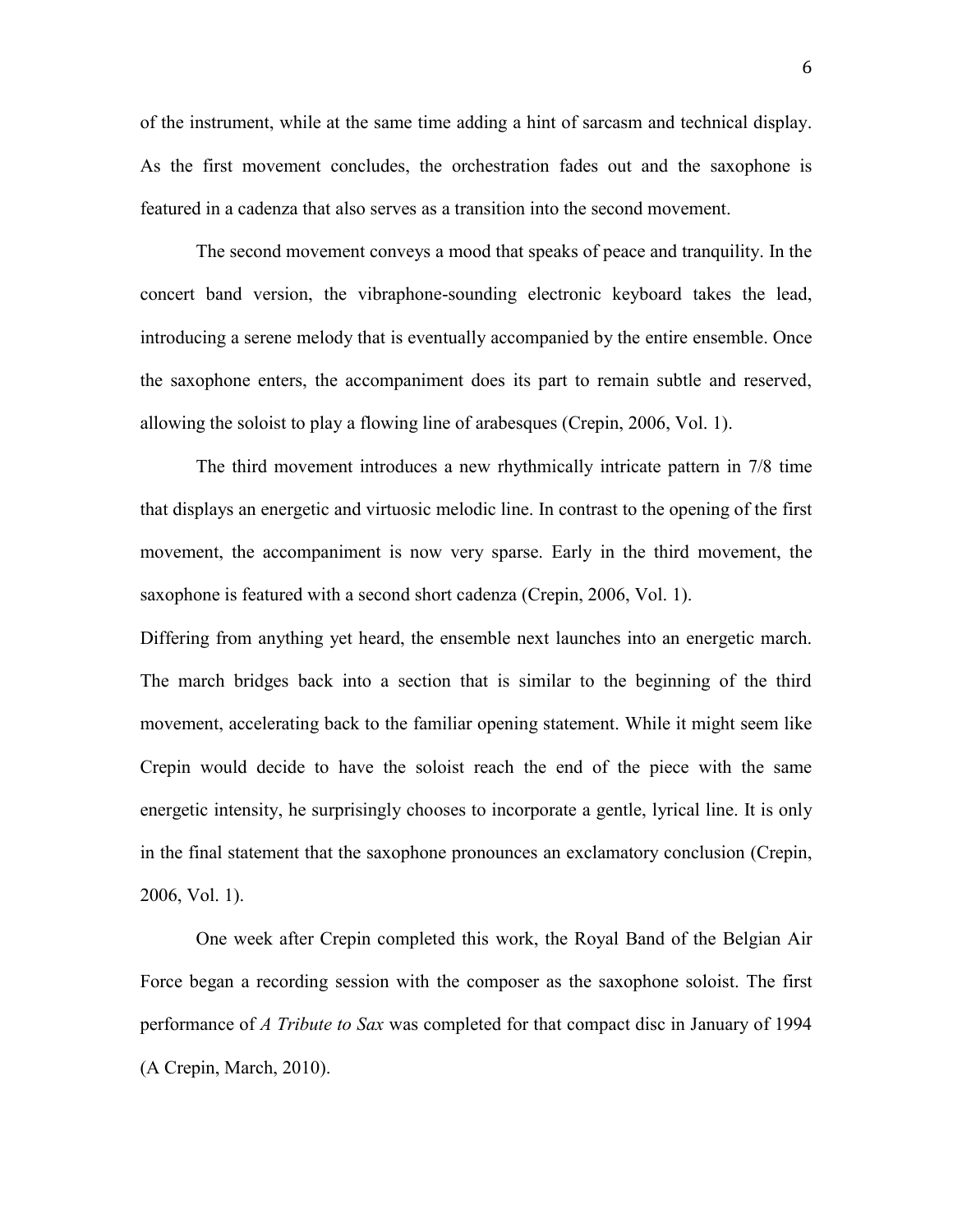# *Modifications of Cadenza*

While Crepin"s recording of *A Tribute to Sax* was the first ever, there are other recordings available. Ball State University saxophone professor George Wolfe has also recorded *A Tribute to Sax* with the Ball State University Wind Ensemble, Joseph Scagnoli, conductor. On his compact disc recording *Le Saxophone Melodieux*, Wolfe uses a method called motivic improvisation to extend several sections of Crepin"s cadenzas. Wolfe explains his use of motivic improvisation as follows:

> [Motivic improvisation] is a contemporary approach to improvisation where one takes motives designated by the composer and develops the motives to create an improvisation or "realization" that respects the mood, motivic material, and character of the composition within which the improvisation is occurring. In the classical period of Western art music, it was customary for performers to write their own cadenzas. I applied my strategy of motivic improvisation to Alain Crepin's cadenza in his composition *A Tribute to Sax*. Twice in the cadenza, I extended the composer's motivic pattern into the altissimo range. A third time, which actually occurs earlier in the cadenza, I repeat a melodic line from an earlier theme in the first movement, then extend it using large interval leaps to reach an altissimo D4 four times. There is also a cadenza in the third movement that I extend by returning to a modified version of the beautiful melody that opens the second movement (G. Wolfe, personal communication, March 2010).

Wolfe has stated that he felt comfortable taking liberties with Crepin"s cadenzas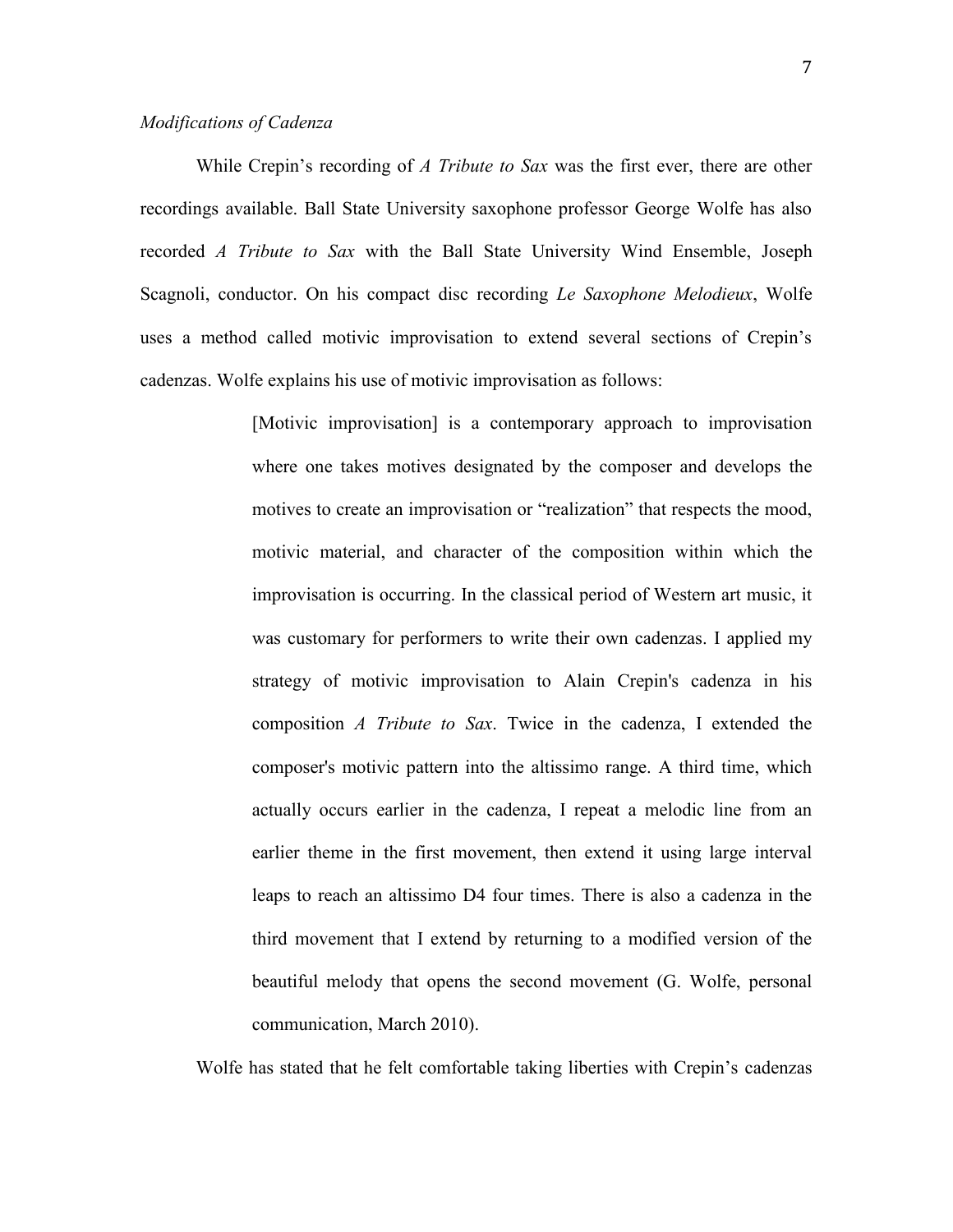because the piece is virtuosic, and he believes that his additions sound like what the composer might have written (G. Wolfe, March 2010). Crepin confirmed Wolfe"s treatment after he performed the composition in Belgium. Additionally, Wolfe has also performed *Concerto No. 2 for Alto Saxophone and Band* by Robert Jager under Crepin"s baton with the Royal Band of the Belgian Air Force in Minneapolis. The Minneapolis performance was recorded live and is available on Arizona University Recordings compact disc series *America's Millennium tribute to Adolphe Sax*, Volume 12.

## **Other works for saxophone**

# *Saxophone and concert band*

While *A Tribute to Sax* may be Crepin"s most significant piece for saxophone, he has written several other pieces for saxophone and concert band. One of these is the composition *Saxflight* which is also available for saxophone and piano reduction.

This work is comprised of four parts alternating slow-fast-slow-fast. The accompaniment begins the work with an eerie and foreboding introduction as if there is some kind of flight coming from out of the depths of the earth. After the band introduction, the soloist appears for the first time, echoing a similar, somber melody. The saxophonist begins to take control while still keeping in constant dialogue with the accompaniment. The intensity increases as the saxophone "takes flight." Shortly after, the somber melody returns. Unlike *A Tribute to Sax*, this piece does not use a cadenza to transition to a contrasting section; rather the fermata creates a tension that ultimately resolves to a new section. The final section, the tempo of which happens to be marked allegro piu vivo, is supported by a repetitive rhythm in the orchestration and a technically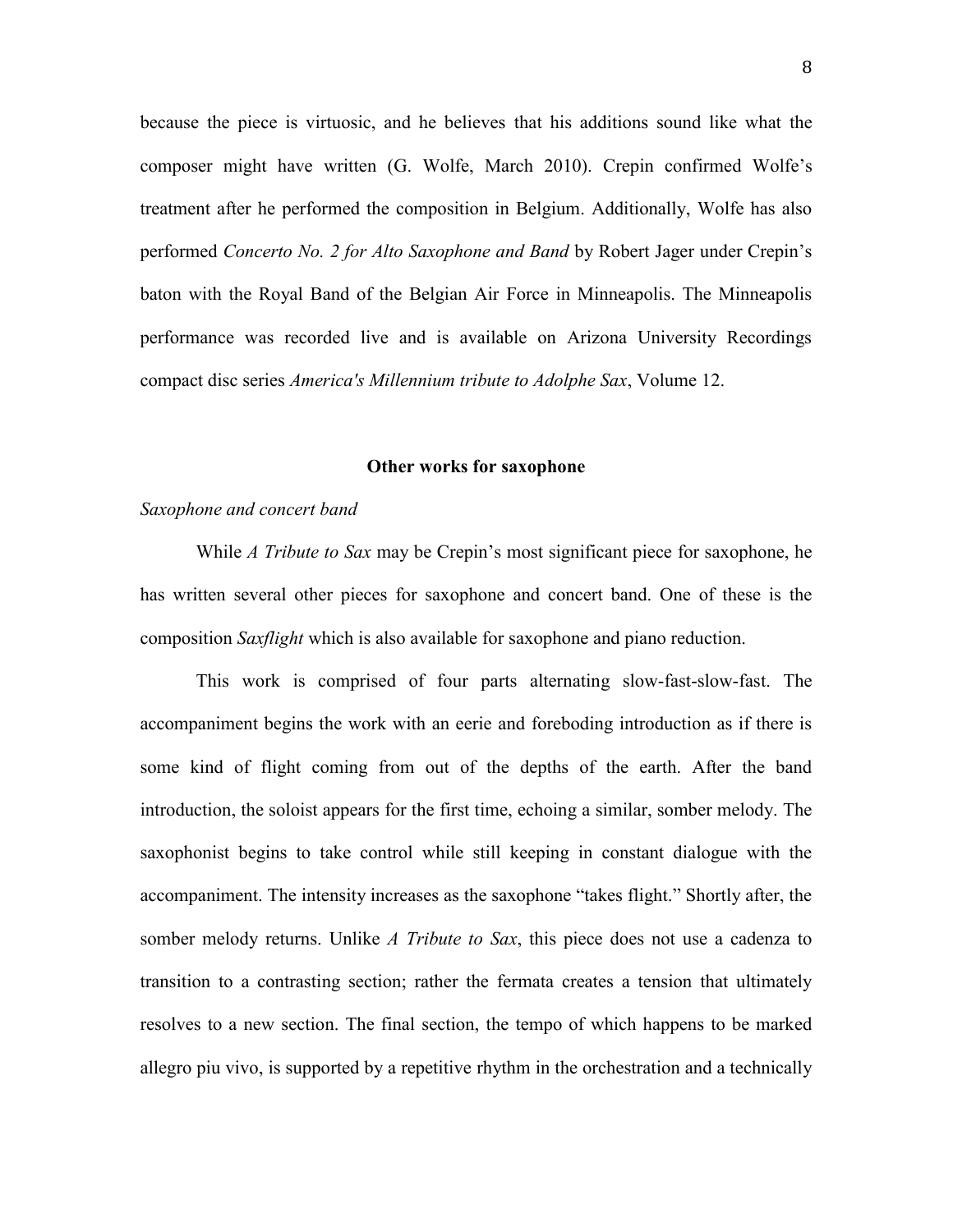demanding line for the soloist that eventually peaks into the altissimo register (Crepin, 2006, Vol. 1).

To provide another piece for saxophone and concert band that is much different than both *A Tribute to Sax* and *Saxflight*, Crepin wrote *Silhouette*, a piece for either tenor or baritone saxophone. It is possible to play the piece with a small band, large band, or with piano. Crepin wrote *Silhouette* based on the actual silhouette of the tenor saxophone and at the request of his dear friend, Edmond Moreau. The two-part work uses three separate themes that are held together by a motif played by the soloist. The first recording of this piece featured Michel Mergny and Dominique Duhen performing the arrangement for saxophone and piano (Crepin, 2006, Vol. 1).

#### *Works for saxophone and piano*

Writing music for the beginning saxophonist is one of Crepin"s passions. As an example, Crepin wrote *Les Jeux de Panda* as a pedagogical way of introducing staccato and 3/8 time to beginning students. This piece, written for alto saxophone and piano, depicts a playful panda with a melody that is quite memorable (Crepin, 2006, Vol. 1).

Another piece Crepin wrote for saxophone and piano was based on the idea of insomnia. The piece, *Nuits blanches*, translates to "sleepless nights." It is not clear as to whether Crepin wrote it during the middle of a sleepless night or if he merely wanted to convey how composers come up with interesting ideas during the night hours. However, it is clear that this composition has a jazz-like theme at the beginning that is displayed in several variations throughout. The piece also features the solo saxophonist through small cadenzas and lyrical lines (Crepin, 2006, Vol. 1).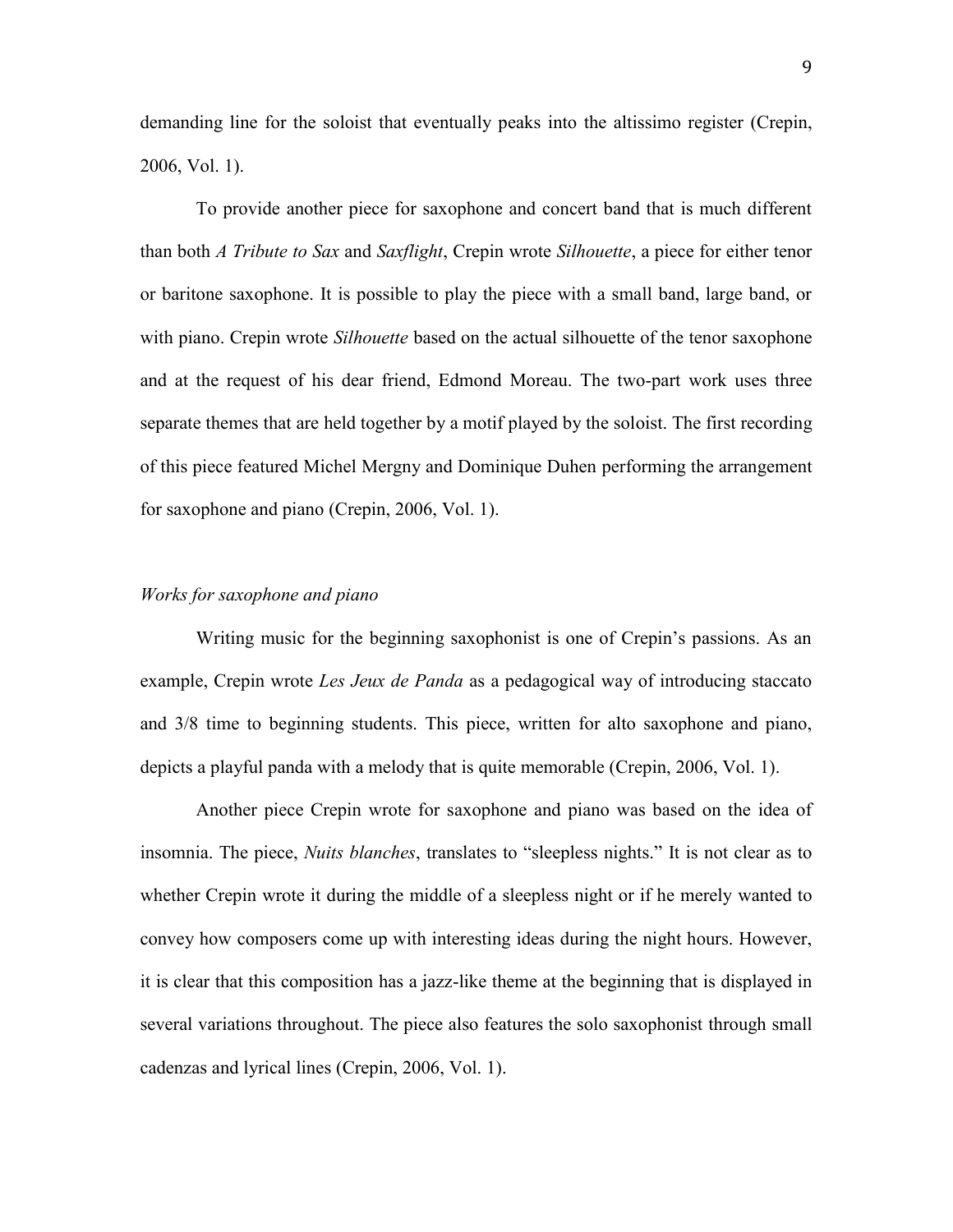While Crepin has written several pieces as pedagogical aids for less developed saxophonists, he has composed many pieces that are quite unusual. Crepin was commissioned to write *Conferences* in 2005 for the Axion Classics Contest in Belgium. The piece is scored for alto saxophone and piano, and is technically difficult and often uses the augmented fifth. While *Conference* is in ABA form, the "B" section is rather fast. Instead of writing a slower line, Crepin utilized timbre to create a novel variation. The piece is quite impressive and challenging due to the numerous meter changes encountered (Crepin, 2006, Vol. 2).

# *Works for saxophone quartet*

Another of Crepin"s challenging compositions was written for the Dinant Saxophone Quartet. This work, entitled *Quatmospheres*, is in three parts. At the beginning, all four saxophones play a unison line that conveys tension that ultimately leaves the listener perplexed. Shortly thereafter, the music settles during a slower, middle section. Crepin composes tight chords that later develop into a passacaglia which displays expression that has not been heard up until that point. The third part brings the listener back to the mysterious beginning before starting a chromatic chase involving all four saxophones. The piece concludes by recalling the different "atmospheres" from the entire composition (Crepin, 2006, Vol. 2).

In 2002, Crepin was commissioned by the Selmer company in Paris to write a piece for saxophone quartet and concert band. The composition, entitled *Diversions*, is constructed using traits of the concerto grosso. While the structure of the three movements is continuous, each section is clearly delineated. Although classical elements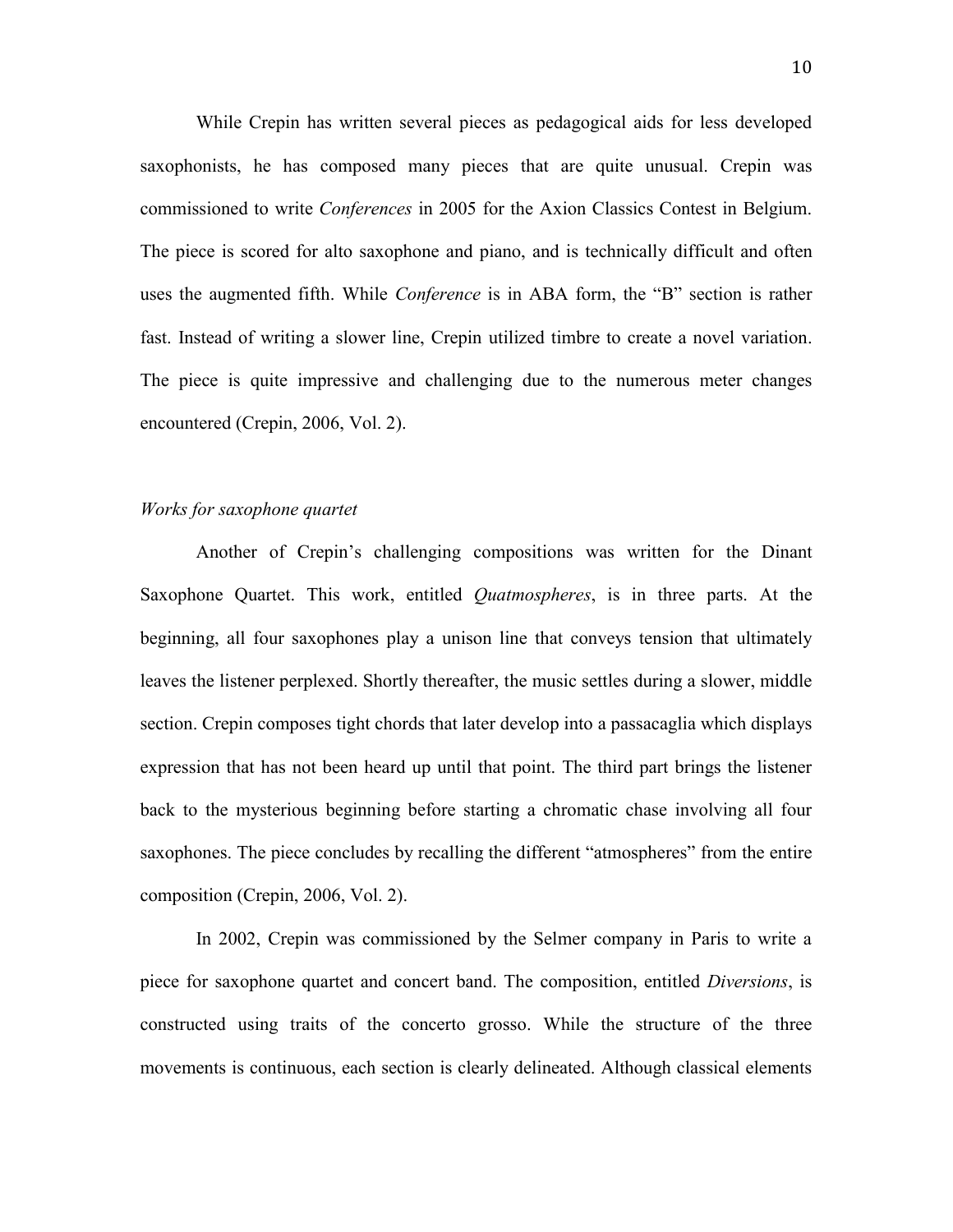are present in this piece, Crepin uses the quartet to create a "diversion" by employing contemporary techniques such as dissonance, tone clusters, and even vocal sounds (Crepin, 2006, Vol. 2).

## *Saxophone Ensemble*

Crepin has written five pieces for saxophone ensemble and has arranged seven more. Many of his original pieces have been written for the International Adolphe Sax Association. As an example, Crepin wrote *Mise a Sax* for the opening of the 2006 IASA concert. Since saxophonists overtake the city of Dinant during the event, Crepin made sure to write the piece so that each saxophonist may celebrate the remembrance of the city"s "most illustrious child," referring to saxophone inventor, Adolphe Sax (Crepin, 2006, Vol. 2). Similarly, Crepin wrote *From 3 to 1000* with the idea that any number of saxophonists could participate in the performance of the piece. Crepin conducted this composition in Dinant for the IASA competition in 1994 and 1998, with over 1000 saxophonists playing both times (Crepin, 2006, Vol. 2).

#### *Arrangements for saxophone*

While Crepin has written many of his own works, he also has taken other compositions by other composers and arranged them for saxophone. Crepin wrote an arrangement of *Historiette* by his close friend, professional saxophonist Benny Couroyer, after convincing the music publisher "Editions Robert Martin" to promote Couroyer"s music. Crepin was able to showcase the warm sonorities of the melody through the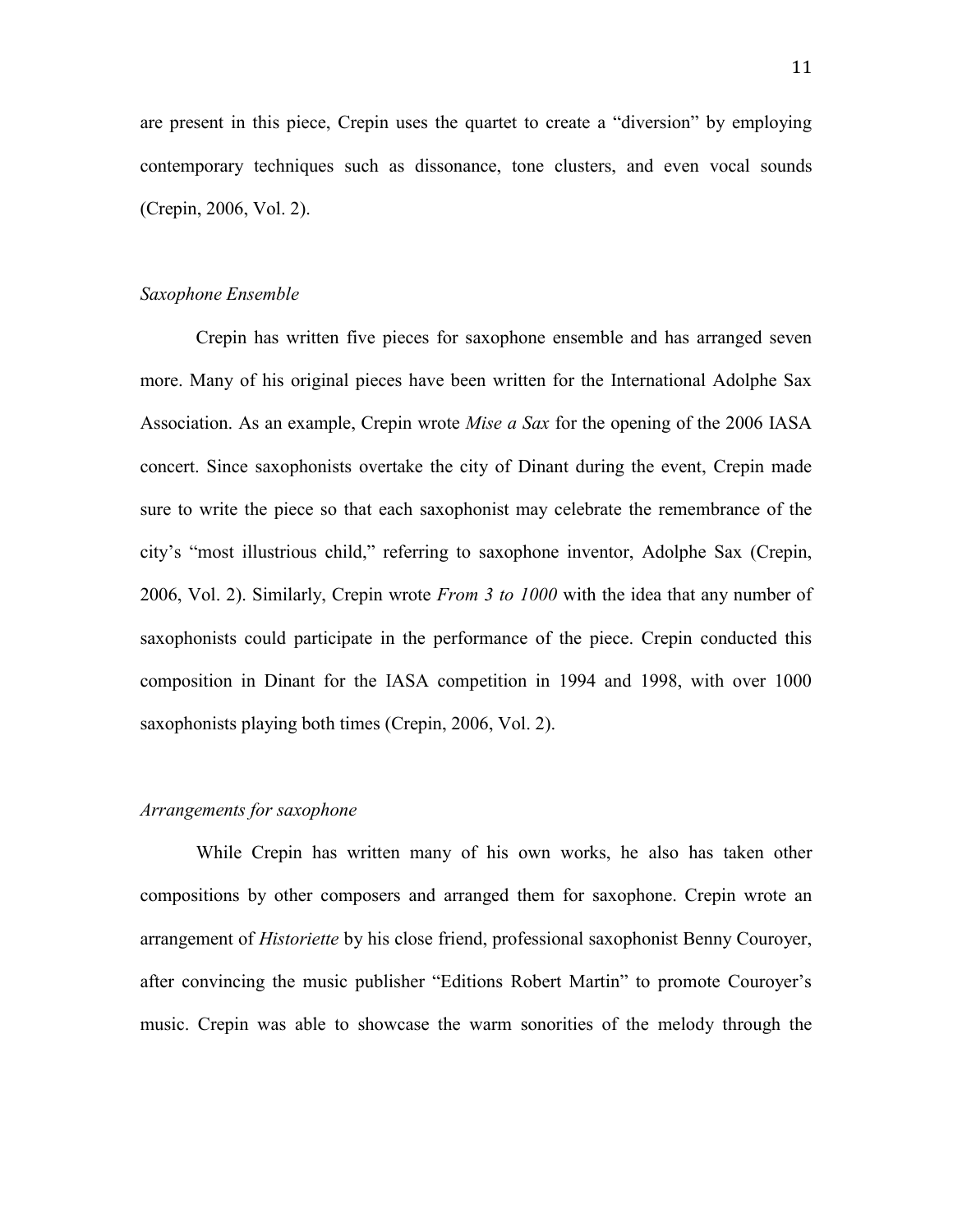saxophone and relate to Courover's idea that the music was that of a salon or drawing room where visitors could be entertained (Crepin, 2006, Vol. 2).

Another famous saxophonist, Rudy Wiedoeft, wrote many compositions for saxophone and piano. Crepin has arranged many of his pieces, including one of his Wiedoeft's classic ragtime works entitled *Saxema*. The most well-known recording of this piece is on the second volume of *The Saxophone Music of Alain Crepin*, performed by world-renown saxophonist and pedagogue Eugene Rousseau (Crepin, 2006, Vol. 2).

# **Performance**

As a musician, Crepin has performed for many events all over the world. Some of his more notable appearances occurred at the European Saxophone Days at Dinant in 1990, and at the World Saxophone Congress in 2003 (Alain Crepin, n.d). Crepin has been involved with the recording of almost 60 compact discs. In all of these recordings, he participated as a soloist, quartet member, or conductor. Crepin"s most well known recordings are Volumes One and Two of *The saxophone music of Alain Crepin* (A Crepin, 2010). These two volumes feature many of his saxophone compositions and arrangements. Crepin performs on several of the tracks, the most notable being the recording of *Quatmospheres* with the Dinant Saxophone Quartet, which includes Christian Debecq, Michel Mergny, and Joseph Mazzucco, and *A Tribute to Sax* with Crepin as the soloist. Other significant compact discs that feature Crepin as conductor or performer include "*Works for Saxophone, Concertino de Dinant* and *A Tribute to Sax*" (Alain Crepin, n.d).

While Crepin is a gifted saxophonist and pedagogue, he is also involved with the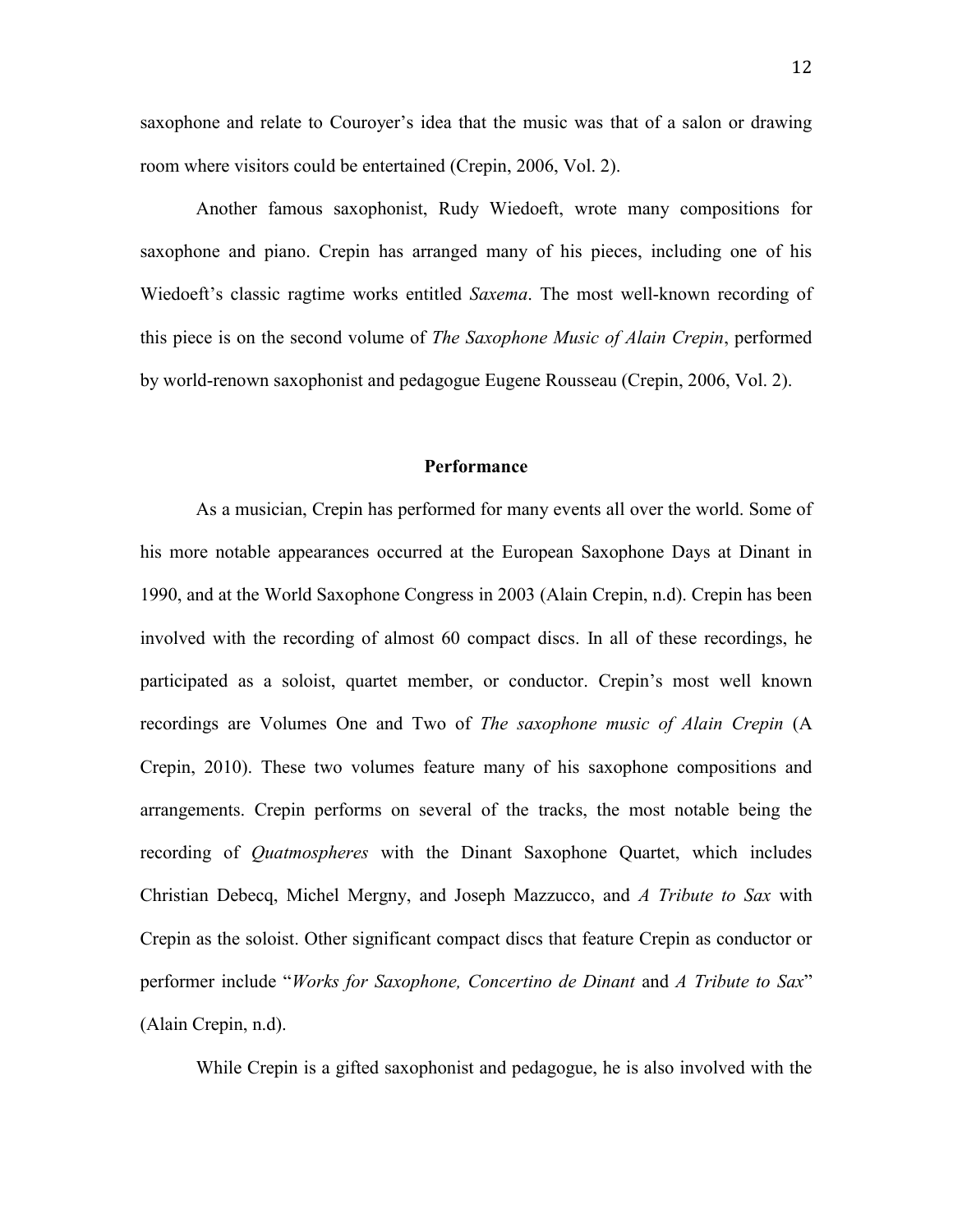International Adolphe Sax Association Competition. As the founder of the competition, Crepin has held secretarial duties and is currently the president of the jury (A Crepin, 2010). Every four years Crepin conducts the gathering of this event, which assembles some of the greatest saxophonists from all over the world. He is currently writing a piece for the last day of the next international competition, which is expected to have more than 1000 saxophonists (A Crepin, March, 2010).

### **Conclusions**

Alain Crepin has had a significant impact on the saxophone community. He has made contributions to the repertoire for saxophone and piano, saxophone and concert band, saxophone quartet, and saxophone ensemble. He has also arranged compositions of other composers for saxophone. Being a saxophonist, Crepin has a way of writing music that highlights the instrument"s best qualities and versatility. While he is still quite unknown in the United States, it will not be long until his music gains the recognition that it truly deserves.

Crepin will not just be remembered as a composer, but also as a bandmaster, teacher, and soloist. His contribution to the Royal Band of the Belgian Air Force and the International Adolphe Sax Association is most admirable. Crepin"s versatility as a musician will garner him well-earned respect so that one day his saxophone works could be as familiar as those of Creston, Glazunov, and Ibert.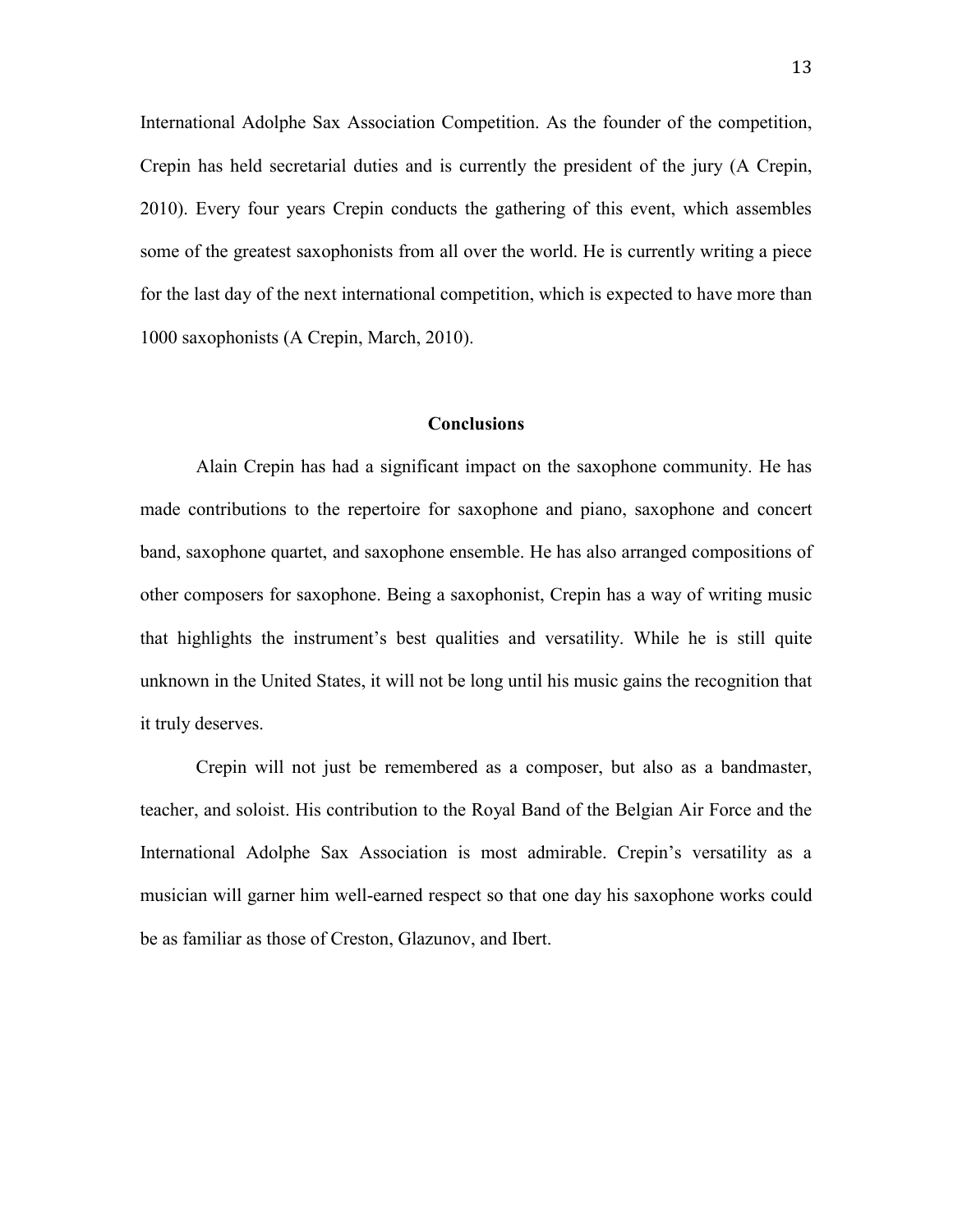# **References**

*\_\_\_\_\_\_\_\_Alain Crepin*. (n.d.). Retrieved January, 2010 from webpage, http://www.alaincrepin.be.

Crepin, A. (2010). Personal communication.

- Crepin, A. (2006). [Recorded by O. Zbona, M. De Boco, The Royal Symphonic Band of the Belgian Air Force, The Saxophone Ensemble of the Royal Conservatory of Brussels, The Dinant Saxophone Quartet, D. Reiland, . . . J. Mazzucco]. On *The saxophone music of Alain Crepin: Volume 1* [CD]. Waimes, Belgium: Studio La Chapelle.
- Crepin, A. (2006). [Recorded by O. Zbona, E. Rousseau, The Royal Symphonic Band of the Belgian Air Force, The Saxophone Ensemble of the Royal Conservatory of Brussels, The Dinant Saxophone Quartet, V Dujardin, . . . J.M. Lissens]. On *The saxophone music of Alain Crepin: Volume 2* [CD]. Waimes, Belgium: Studio La Chapelle.

Wolfe, G. (2009). *Le Saxophone Melodieux* [CD]. Muncie, IN: Soundwind Recordings.

Wolfe, G. (2010). Personal communication.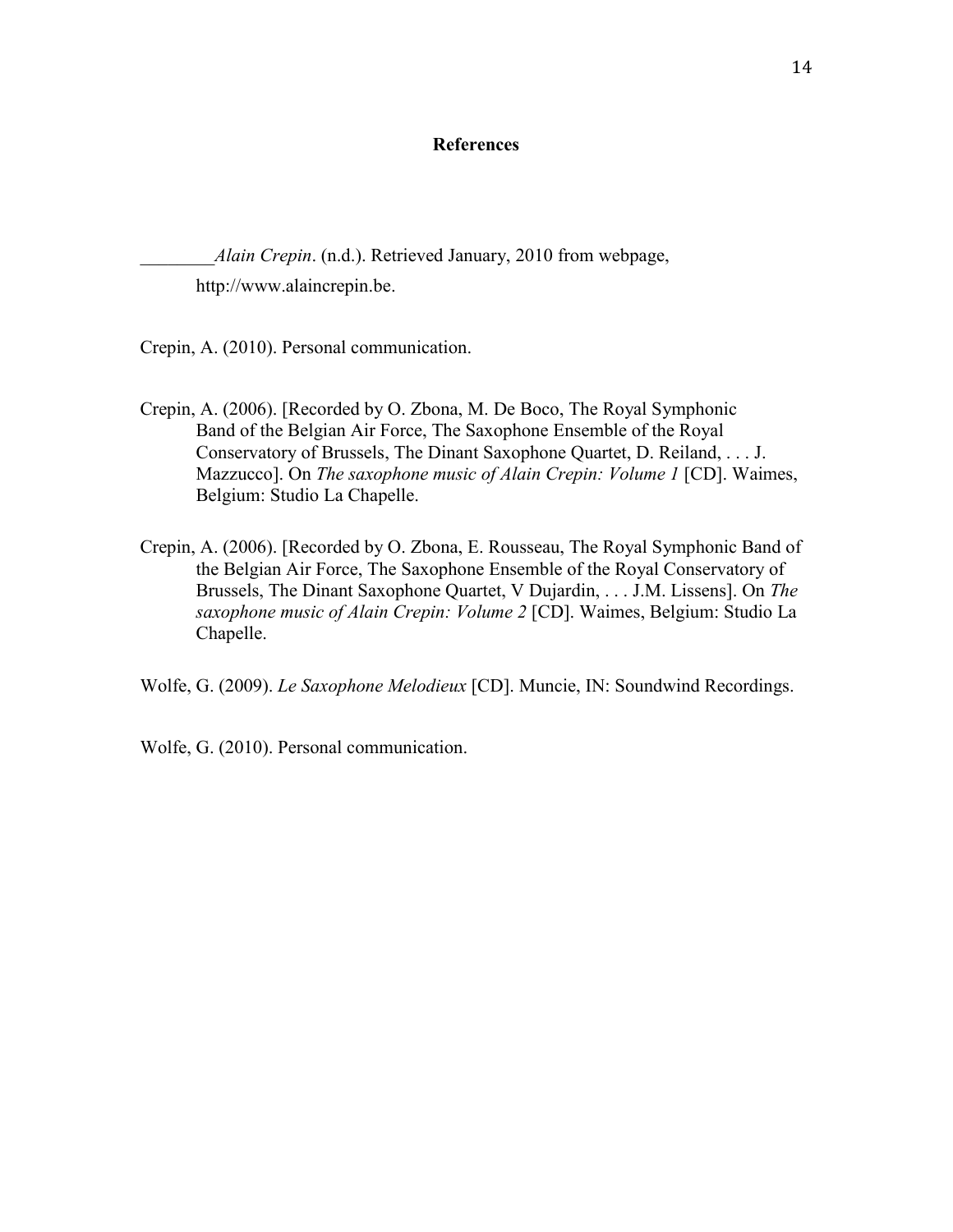# **Appendix A:**

# *Saxophone Compositions and Arrangements by Alain Crepin*

#### Saxophone and Concert Band:

Diversions (quartet) Sax for Two (2 altos) Sax en parallele (saxophone section) A Tribute to Sax (alto) Green Apple (alto) Saxflight (alto) Silhouette (tenor, baritone)

### Saxophone and Piano:

Celine Mandarine (alto) Les jeux de panda (alto) Marees (alto, tenor) Progressions (alto) Strong Breeze (alto, tenor) Le gateau de Marie (tenor) L"elephant et la pouppe (alto, tenor) Nuit Blanches (soprano, alto, tenor) Sicilienne (soprano) Un petit Chinois a Dinant (alto)

## Saxophone Quartet:

[Miniature Idyllique](http://www.alaincrepin.be/template_subpage.asp?pag_id=44&spa_id=218&lng_iso=EN) Quatmospheres

#### Saxophone Ensemble:

All by myself Dinant, la voix cuivree Mise a Sax Con te partiro From 3 to 1000

#### Saxophone Arrangements:

Csardas (alto) Greensleeves (saxophone ensemble) Petite fleur (quartet) Polichinelle (alto and piano)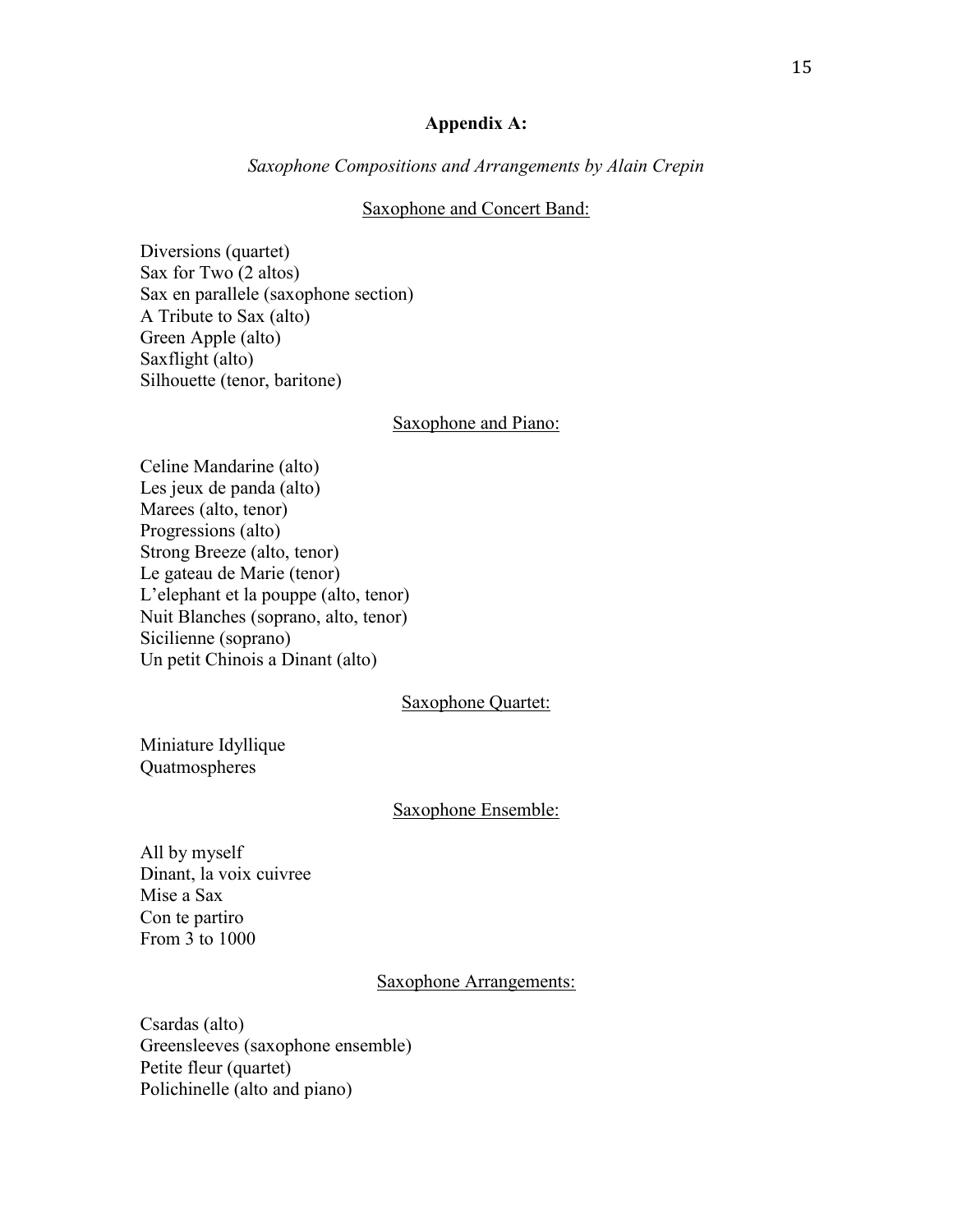Saxema (alto and concert band) The Entertainer (saxophone ensemble) Historiette (soprano, alto) Le gendarme de Saint -Tropez (saxophone ensemble) The pink panther (sax ensemble) Prince Igor (saxophone ensemble) When the saints go marching in (saxophone ensemble)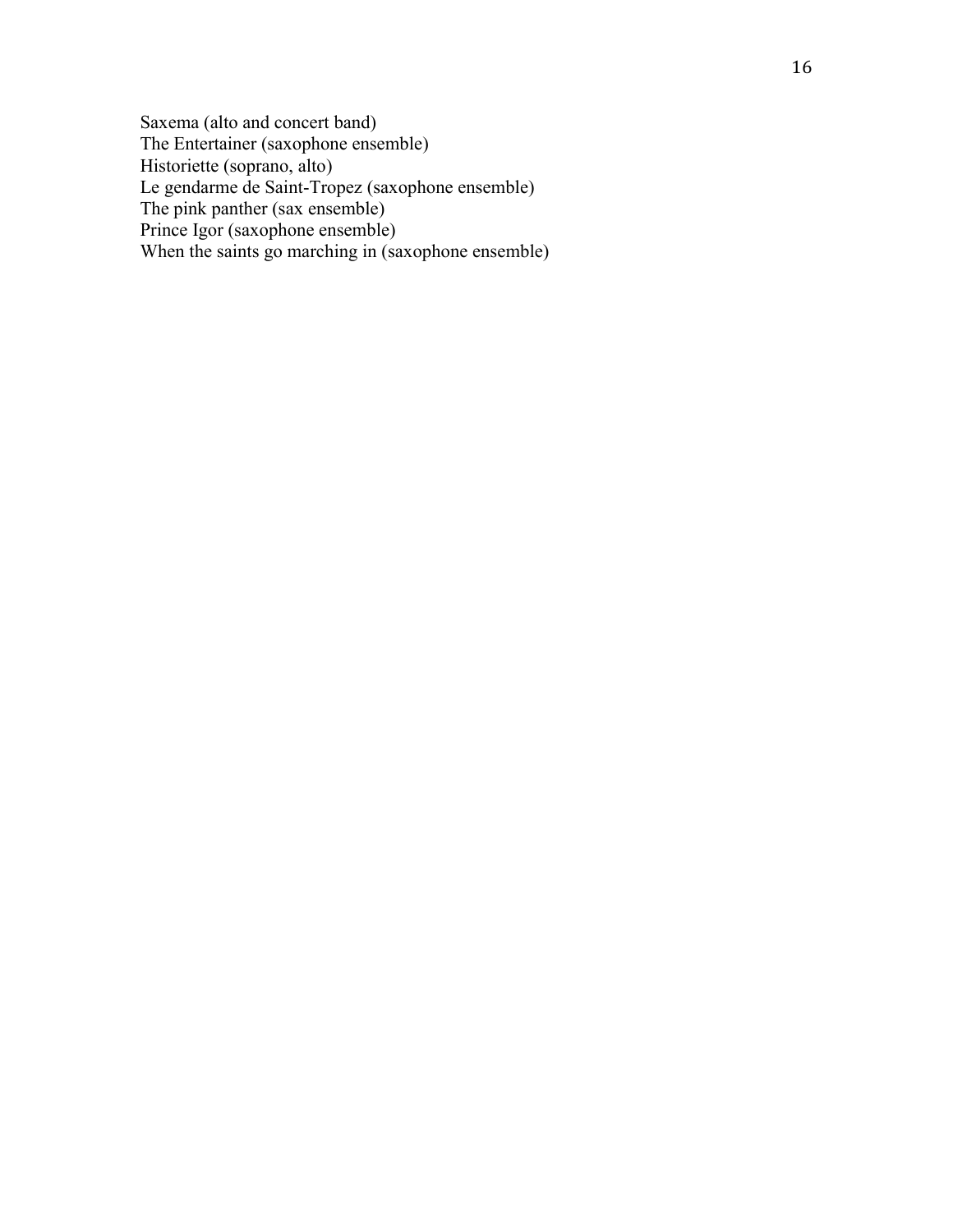# **Appendix B**

# *Creative Project Recital Program and Program Notes*

|                                                                       | <b>LAURA BUKOSKY</b>                                                                                                                |
|-----------------------------------------------------------------------|-------------------------------------------------------------------------------------------------------------------------------------|
| <b>Ball State University – College of Fine Arts – School of Music</b> | soprano and alto saxophone                                                                                                          |
|                                                                       | <b>GRADUATE RECITAL</b>                                                                                                             |
|                                                                       | assisted by                                                                                                                         |
|                                                                       | Damion Mead, piano                                                                                                                  |
|                                                                       | Om Srivastava, alto saxophone                                                                                                       |
|                                                                       | <b>Tucker Day, tenor saxophone</b>                                                                                                  |
|                                                                       | Jeremy Castaneda, baritone saxophone                                                                                                |
|                                                                       | Concerto in C Minor for Soprano Saxophone Benedetto Marcello                                                                        |
|                                                                       | I. Allegro Moderato<br>$(1686 - 1739)$                                                                                              |
|                                                                       | II. Adagio                                                                                                                          |
|                                                                       | III. Allegro                                                                                                                        |
|                                                                       |                                                                                                                                     |
|                                                                       | (b.1933)                                                                                                                            |
|                                                                       |                                                                                                                                     |
|                                                                       | I. Run. Bird                                                                                                                        |
|                                                                       | (b.1953)                                                                                                                            |
|                                                                       | Intermission                                                                                                                        |
|                                                                       |                                                                                                                                     |
|                                                                       |                                                                                                                                     |
|                                                                       | (b.1954)                                                                                                                            |
|                                                                       |                                                                                                                                     |
|                                                                       | 1. Allegro                                                                                                                          |
|                                                                       | 2. Largo<br>3. Allegro Vivace                                                                                                       |
|                                                                       |                                                                                                                                     |
|                                                                       |                                                                                                                                     |
|                                                                       | Laura Bukosky, soprano saxophone                                                                                                    |
|                                                                       | Om Srivastava, alto saxophone                                                                                                       |
|                                                                       | <b>Tucker Day, tenor saxophone</b>                                                                                                  |
|                                                                       | Jeremy Castaneda, baritone saxophone                                                                                                |
|                                                                       |                                                                                                                                     |
|                                                                       |                                                                                                                                     |
|                                                                       | Laura Bukosky is a student of George Wolfe.                                                                                         |
|                                                                       |                                                                                                                                     |
|                                                                       | This recital is presented in partial fulfillment of the requirements<br>for the degree Master of Music with a major in performance. |
|                                                                       |                                                                                                                                     |
|                                                                       |                                                                                                                                     |
|                                                                       | <b>SURSA HALL</b><br><b>Series LXIV</b>                                                                                             |
|                                                                       | Sunday, November 8, 2009<br>Number 48<br>5:30 p.m.                                                                                  |
|                                                                       |                                                                                                                                     |
|                                                                       | In keeping with copyright and artist agreements, use of recording                                                                   |
|                                                                       | and photographic devices is not permitted by other than approved university personnel.                                              |
|                                                                       | We request your cooperation.<br>www.bsu.edu/music                                                                                   |
|                                                                       |                                                                                                                                     |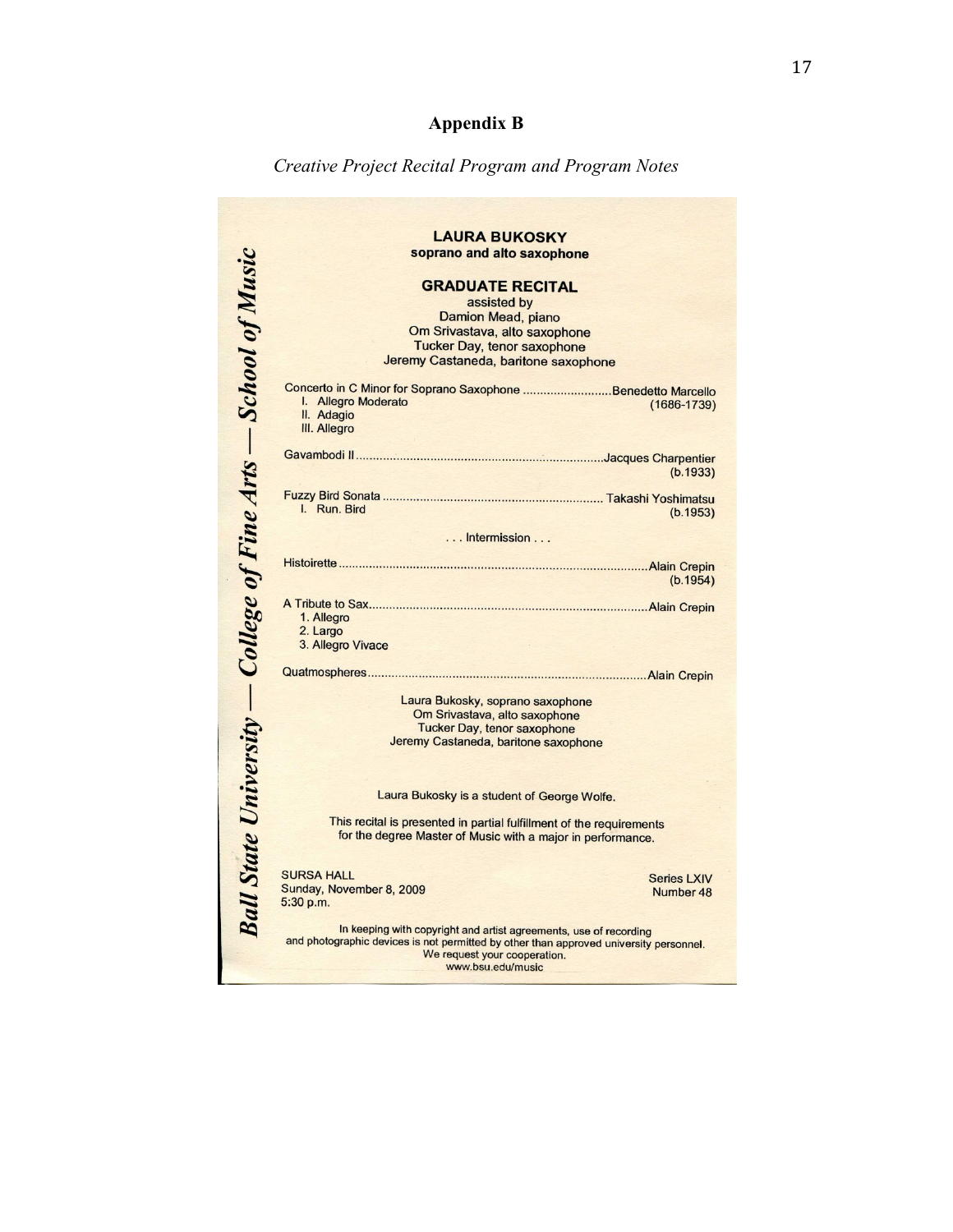#### **Concerto in C Minor — Benedetto Marcello (1686-1739)**

As a child, Marcello studied the violin with his father and later studied counterpoint and composition under [Francesco Gasparini.](http://www.hoasm.org/VIIIA/Gasparini.html) In 1707 Marcello held several important positions as a respected lawyer in the government of the Venetian Republic.

The *Concerto in C minor* is an adaptation of an oboe concerto in D minor which was long believed to have been composed by Benedetto Marcello, but is now known to have been written by his brother, Alessandro (1684-1750). Benedetto later transcribed the piece and added embellishments to the solo part. The piece is comprised of three movements: a moderately paced opening movement, a slow central movement, and a faster finale.

## **Gavambodi 2 — Jacques Charpentier (b. 1933)**

Jacques Charpentier traveled extensively in India where he studied music in his youth. *Gavambodi 2* exhibits the mystical and spiritual impressions of his travels to India and also the influences of his teacher, Olivier Messiaen. The piece is in three parts. The first section is mysteriously poetic and contemplative. The second section showcases vocal-like monody, rhythmic intensity and drive. The third section explores the pitches of the South Indian karnatic mode on which the entire piece is based. The illusion of suspended time is created at first in the piano and saxophone separately, and then finally together.

## **Fuzzy Bird Sonata, Mvt. 1; Run, Bird— Takashi Yoshimatsu (b. 1953)**

Takashi Yoshimatsu was born in Tokyo in 1953. Yoshimatsu joined a jazz/rock group after attending Keio University, being interested in the opportunities that popular electronic music offered. From his experiences, he began to turn against "unmusical" modern music and instilled a type of new lyricism into his pieces. Yoshimatsu is generally considered to be one Japan's greatest composers in the western classical style; his compositions are melodious and sensitive to the capacities of each individual instrument.

*Fuzzy Bird Sonata* was written for renowned saxophone virtuoso Nobuya Sugawa in 1991 as a continuation of Yoshimatsu's "Bird' series. Run, Bird is a very adventurous movement that provides the saxophone soloist and pianist with many enjoyable challenges. The character of the piece is influenced by bird song, folk melodies and jazz. These all can be heard as the saxophone uses contemporary techniques such as glissandi and the altissimo register, and by the jazz baseline that is at times heard in the piano.

# **Histoirette — Benny Cournoyer/ arr. by Alain Crepin (b. 1954)**

Alain Crepin was born on February 28<sup>th</sup> 1954 at Mettet, Belgium. He first studied saxophone, violoncello and piano at Dinant and later became a saxophone student of François Daneels at the Royal Brussels Conservatory of Music. He graduated with a Higher Degree for saxophone and chamber music and received first prizes in harmony and counterpoint. He is currently professor of saxophone at the Royal Brussels